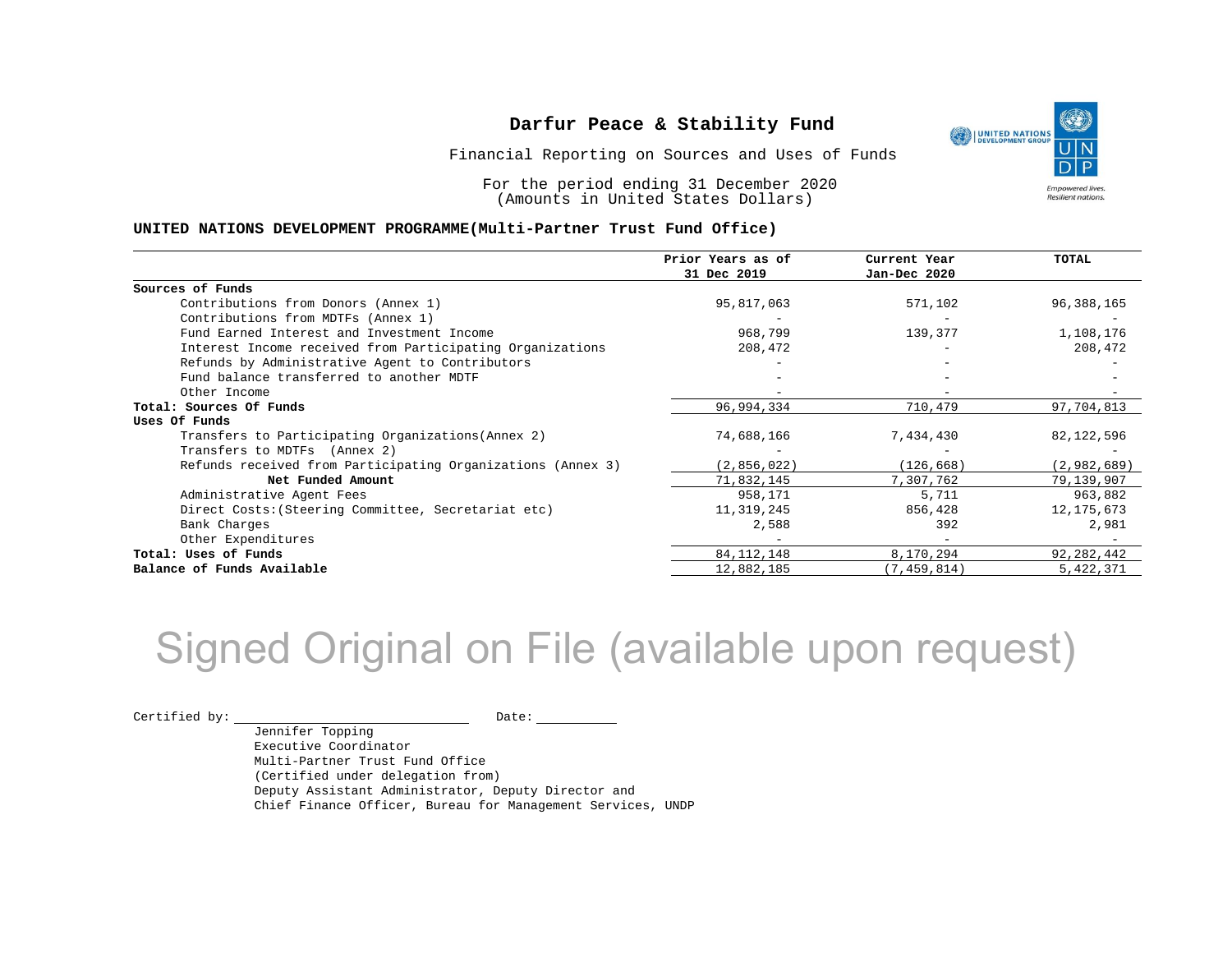

Financial Reporting on Sources and Uses of Funds

For the period ending 31 December 2020 (Amounts in United States Dollars)

#### **UNITED NATIONS DEVELOPMENT PROGRAMME(Multi-Partner Trust Fund Office)**

**Annex - 1: Contributions**

|                                | Prior Years as of | Current Year                 | TOTAL        |
|--------------------------------|-------------------|------------------------------|--------------|
|                                | 31 Dec 2019       | Jan-Dec 2020                 |              |
| From Contributors              |                   |                              |              |
| DEPARTMENT FOR INT'L DEVELOPME | 18,320,793        | $\overline{\phantom{m}}$     | 18,320,793   |
| GOVERNMENT OF DENMARK          | 942,076           | $\overline{\phantom{m}}$     | 942,076      |
| GOVERNMENT OF GERMANY          | 3,103,750         | $\qquad \qquad -$            | 3,103,750    |
| GOVERNMENT OF ITALY            | 2,556,800         | $\overline{\phantom{m}}$     | 2,556,800    |
| GOVERNMENT OF NETHERLANDS      | 20,000,000        | $\overline{\phantom{m}}$     | 20,000,000   |
| GOVERNMENT OF NORWAY           | 13,677,826        | 571,102                      | 14,248,928   |
| GOVERNMENT OF SWITZERLAND      | 3,359,001         | $\overline{\phantom{0}}$     | 3,359,001    |
| GOVERNMENT OF UNITED KINGDOM   | 7,155,817         | $\overline{\phantom{m}}$     | 7,155,817    |
| SWEDISH INT'L DEVELOPMENT COOP | 19,507,066        | $\overline{\phantom{m}}$     | 19,507,066   |
| USAID                          | 7,193,935         | $\qquad \qquad \blacksquare$ | 7,193,935    |
| Total: Contributions           | 95,817,063        | 571,102                      | 96, 388, 165 |

## Signed Original on File (available upon request)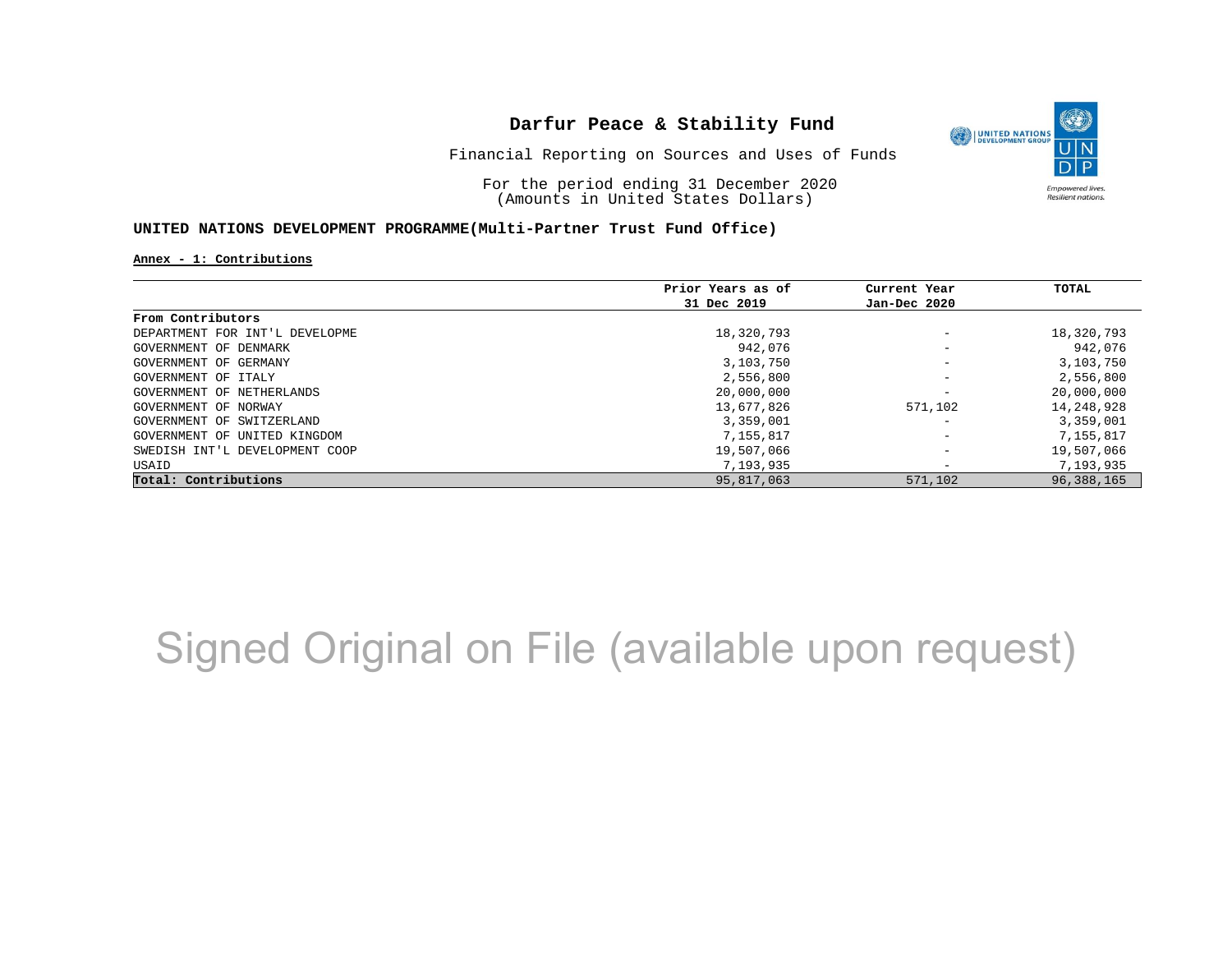

Financial Reporting on Sources and Uses of Funds

For the period ending 31 December 2020 (Amounts in United States Dollars)

#### **UNITED NATIONS DEVELOPMENT PROGRAMME(Multi-Partner Trust Fund Office)**

**Annex - 2: Transfers**

|                                | Prior Years as of | Current Year             | TOTAL      |
|--------------------------------|-------------------|--------------------------|------------|
|                                | 31 Dec 2019       | Jan-Dec 2020             |            |
| To Participating Organizations |                   |                          |            |
| FAO                            | 2,000,000         | $\overline{\phantom{0}}$ | 2,000,000  |
| UNDP/NGO                       | 65,696,864        | 7,434,430                | 73,131,294 |
| UNDP                           | 14, 185, 243      | 856,428                  | 15,041,671 |
| UNHABITAT                      | 1,293,417         | $\qquad \qquad -$        | 1,293,417  |
| UNICEF                         | 2,831,887         | $\qquad \qquad -$        | 2,831,887  |
| Total Transfers                | 86,007,411        | 8,290,858                | 94,298,269 |

## Signed Original on File (available upon request)